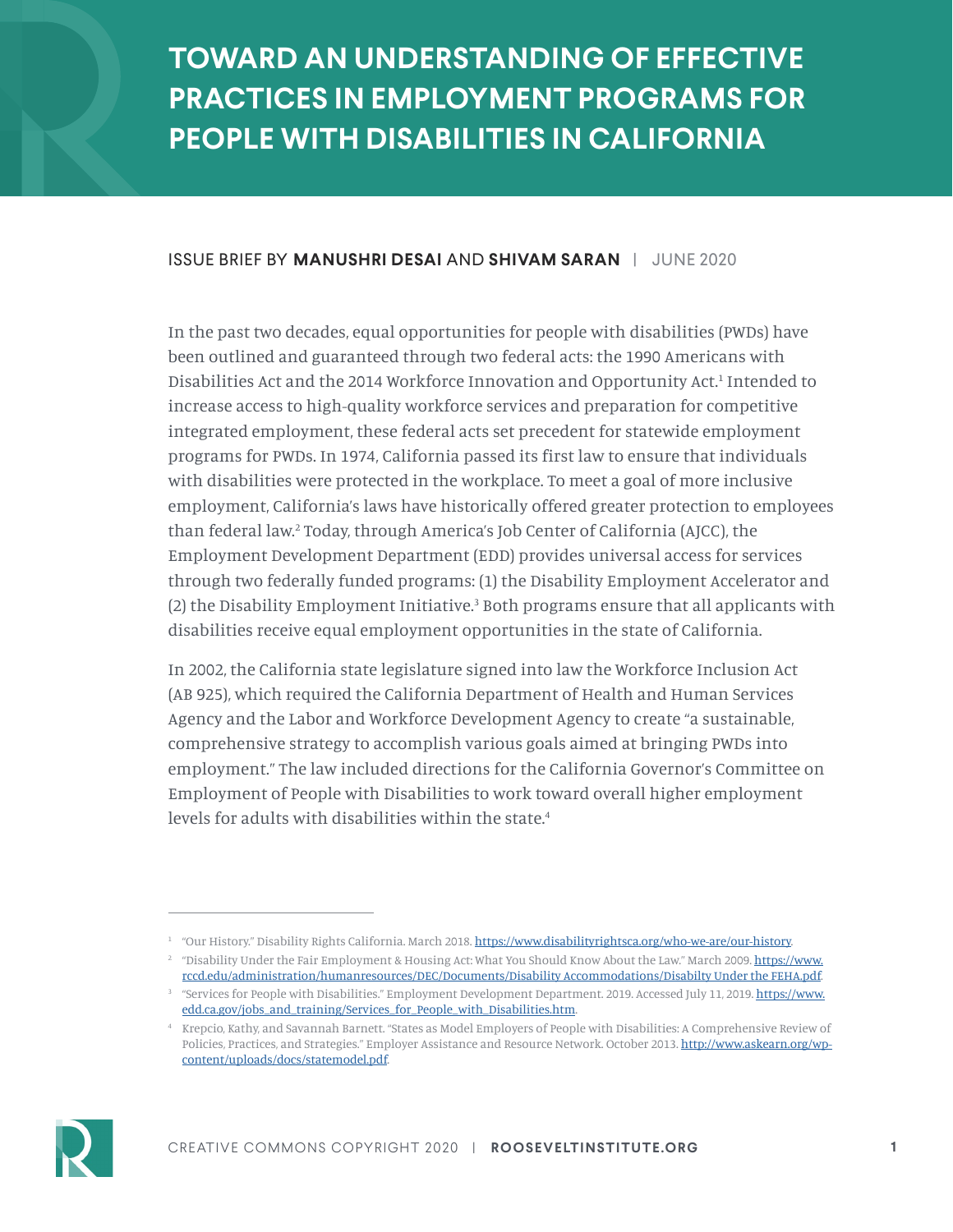Despite continued efforts to provide greater employment opportunities to people with disabilities, their employment rate in California remains only 33.8 percent.<sup>5</sup> Given that nearly 21.9 percent of all adults in California are affected by some type of disability, bringing PWDs into employment is of utmost importance in the state of California. In California, "disability" is defined as an actual or perceived physical or mental disability or medical condition that is disabling, potentially disabling, or perceived to be disabling or potentially disabling, which limits a major life activity.<sup>6</sup>

This issue brief will analyze various initiatives to increase employment for and accommodate PWDs in the California workforce and will argue that, on the basis of California's legislative precedents, only providing equal treatment for PWDs once they have entered the workplace has not historically been effective at increasing employment rates for PWDs. Providing tax incentives to employers to incentivize the hiring of PWDs, on the other hand, is a much more effective practice. Namely, New York's Workers with Disability Tax Credit will serve as an important precedent and framework for the policy solution presented in the issue brief; this tax credit has best supported the integration of PWDs into the New York labor market. Thereby, this precedent will allow the State of California to draw lessons from effective tax incentive programs in Maryland, Tennessee, and New York to increase employment rates for PWDs and develop policy options to optimize labor market outcomes.7 To promote the inclusion of PWDs into the labor market, this issue brief outlines the practical avenues and numerous benefits that would emerge if the legislature passes policy that restructures the Work Opportunity Tax Credit (WOTC) in California to include "all individuals determined disabled according to criteria established by the Social Security Administration."8

Part I presents a brief historical overview of the previous initiatives and programs instituted by the California state government in an attempt to increase employment levels for PWDs. It notes that these initiatives, despite many resources allocated toward them, have proven to be ineffective in promoting the economic stability of the disabled community.



<sup>5</sup> Donnelly, Grace. "See How Your State Ranks In Employment Among Workers with Disabilities." *Fortune*. February 28, 2017. [https://fortune.com/2017/02/28/disability-employment-rank/.](https://fortune.com/2017/02/28/disability-employment-rank/)

<sup>6</sup> "Disability under the Fair Employment & Housing Act: What You Should Know about the Law." *California Department of Fair Employment & Housing*, n.d., 1–12.

<sup>7</sup> Rall, Jaime, and Amanda Essex. "Employing People with Disabilities." NCSL. December 15, 2016. [http://www.ncsl.org/](http://www.ncsl.org/research/labor-and-employment/employing-people-with-disabilities/fbclid/iwar33jepew_zm2gjgdghxrwydvo-skobm03wyrd_dgkzjiqhno-mbg8dwtba.aspx) [research/labor-and-employment/employing-people-with-disabilities/fbclid/iwar33jepew\\_zm2gjgdghxrwydvo](http://www.ncsl.org/research/labor-and-employment/employing-people-with-disabilities/fbclid/iwar33jepew_zm2gjgdghxrwydvo-skobm03wyrd_dgkzjiqhno-mbg8dwtba.aspx)[skobm03wyrd\\_dgkzjiqhno-mbg8dwtba.aspx.](http://www.ncsl.org/research/labor-and-employment/employing-people-with-disabilities/fbclid/iwar33jepew_zm2gjgdghxrwydvo-skobm03wyrd_dgkzjiqhno-mbg8dwtba.aspx)

<sup>8</sup> Burwell, Brian O, Bonnie Preston, and Sarah Bailey. "Federal Programs for Persons with Disabilities." ASPE. Mathematica Policy Research, February 21, 2017. [https://aspe.hhs.gov/basic-report/federal-programs-persons-disabilities#SSDI.](https://aspe.hhs.gov/basic-report/federal-programs-persons-disabilities#SSDI)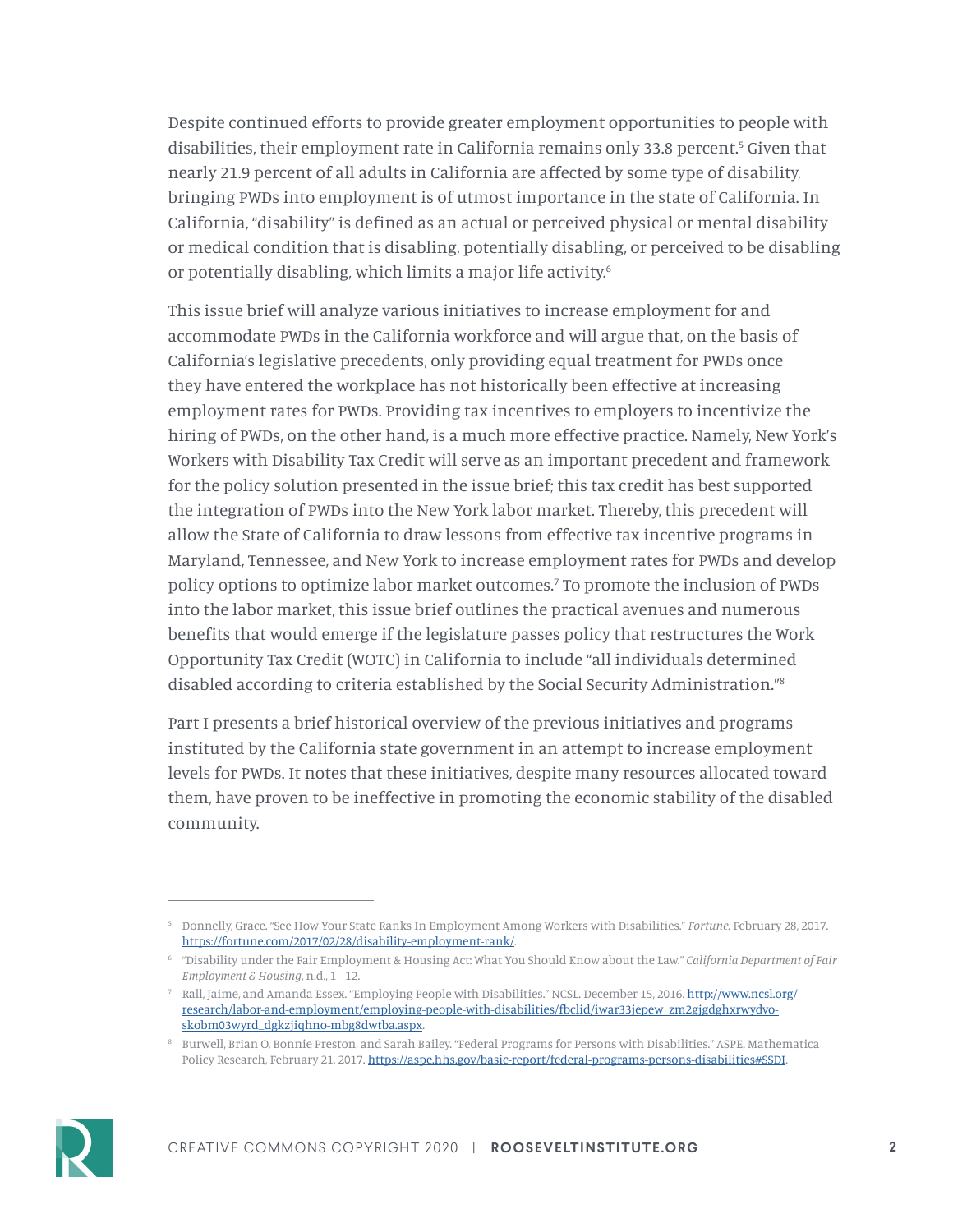Part II provides a deeper analysis of the factors that may be attributed to California's ineffective employment programs. General sociodemographic factors and disabilityspecific barriers to effective employment practices in the state of California have created a flawed system in which PWDs continuously face disadvantages in the labor market.

Part III discusses existing incentives for employment of PWDs including (1) the Work Opportunity Tax Credit (WOTC) and (2) Disabled Access Credit. The section details the limitations of both tax incentives in boosting employment for PWDs by looking at 1999 tax year data from the IRS.<sup>9</sup> The limitations indicate that (1) tax incentives for hiring PWDs—such as the WOTC—are not well-known in the corporate world, and (2) this lack of awareness among employers further increases the unemployment rate for PWDs. By providing a comparison of tax incentives for hiring PWDs instituted in New York, Maryland, and Tennessee, this section also provides comparative analysis on effective incentives for employment of PWDs.10

Part IV argues for the expansion of WOTC-eligible groups in California to give businesses an incentive to hire PWDs. $<sup>11</sup>$  This section voices a call to action for  $(1)$  a revision to</sup> the WOTC to explicitly include all PWDs and (2) the encouragement of private-sector employers to hire PWDs by providing tax incentives. The aim of these revisions to the WOTC in California, as the section concludes, is to prioritize the integration of PWDs into the workforce.

Part V examines the positive implications of a reformed system targeted at increasing employment opportunities for people with disabilities. More specifically, both the implementation of a revised tax incentive through WOTC to include all PWDs, as well as the reduction of inefficacy within current programs, supervised by the California state government, would be beneficial in two main regards. First, these initiatives would lead to an overall reduction of unemployment within the state of California. Given that the disabled community comprises a significant portion of California's population, unemployment reductions within the disabled community would strengthen California's economy as a whole. Second, they would provide benefits within the workplace, including a reduction in employee turnover, absenteeism, and tardiness,



<sup>9</sup> "Incentives to Employ Workers with Disabilities Receive Limited Use and Have an Uncertain Impact." BUSINESS TAX INCENTIVES. December 2002. [https://www.gao.gov/new.items/d0339.pdf.](https://www.gao.gov/new.items/d0339.pdf)

<sup>&</sup>lt;sup>10</sup> Rall, Jaime, and Amanda Essex. "Employing People with Disabilities." NCSL. December 15, 2016. <u>[http://www.ncsl.org/](http://www.ncsl.org/research/labor-and-employment/employing-people-with-disabilities/fbclid/iwar33jepew_zm2gjgdghxrwydvo-skobm03wyrd_dgkzjiqhno-mbg8dwtba.aspx)</u> [research/labor-and-employment/employing-people-with-disabilities/fbclid/iwar33jepew\\_zm2gjgdghxrwydvo](http://www.ncsl.org/research/labor-and-employment/employing-people-with-disabilities/fbclid/iwar33jepew_zm2gjgdghxrwydvo-skobm03wyrd_dgkzjiqhno-mbg8dwtba.aspx)[skobm03wyrd\\_dgkzjiqhno-mbg8dwtba.aspx.](http://www.ncsl.org/research/labor-and-employment/employing-people-with-disabilities/fbclid/iwar33jepew_zm2gjgdghxrwydvo-skobm03wyrd_dgkzjiqhno-mbg8dwtba.aspx)

<sup>&</sup>lt;sup>11</sup> "Work Opportunity Tax Credit." Work Opportunity Tax Credit, Employment & Training Administration (ETA) - US Department of Labor. January 9, 2019. Accessed July 27, 2019. [https://www.doleta.gov/business/incentives/opptax/.](https://www.doleta.gov/business/incentives/opptax/)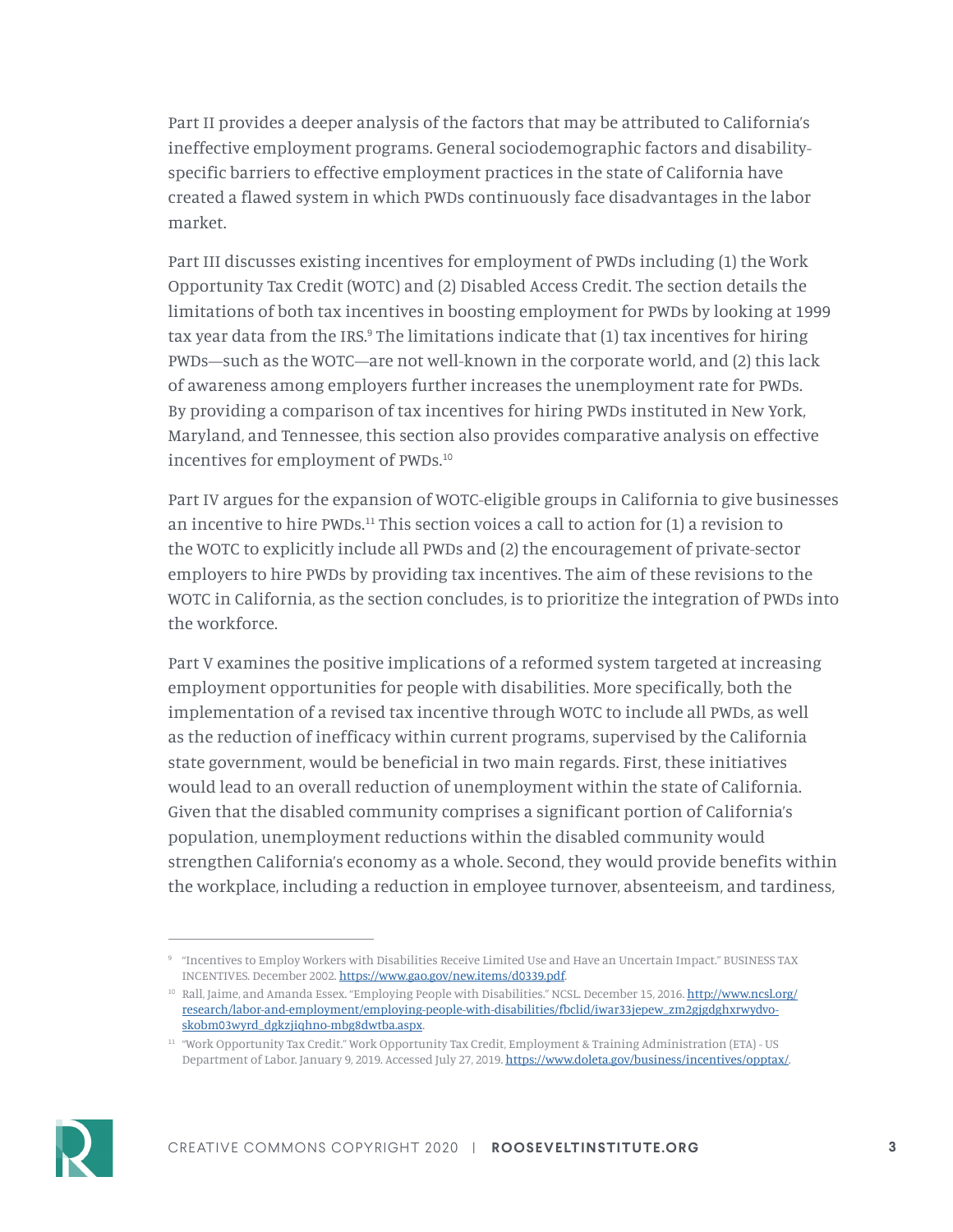as well as an increase in productivity. Overall, the implementation of a reformed system would help dismantle the barriers that have traditionally caused the stigmatization and alienation of people with disabilities in the labor market.

### **A BRIEF HISTORICAL ACCOUNT OF EMPLOYMENT OF PEOPLE WITH DISABILITIES IN CALIFORNIA**

California's earliest legislation on inclusive disability employment is the Fair Employment and Housing Act (FEHA) passed in 1974; over a decade later, FEHA was followed by the Americans with Disabilities Act (ADA), its federal counterpart.12 FEHA specifies that compliance with California law requires that employers (1) provide reasonable accommodations for applicants and employees who, because of their disability, are unable to perform the essential functions of their job and (2) engage in a timely, good-faith, interactive process with applicants or employees in need of reasonable accommodation.13 The California state legislature later made stronger efforts to promote inclusive employment in 2000 by passing the Prudence K. Poppink Act, which emphasized that an employer or employment agency cannot ask about an applicant's medical or psychological condition or disability except under special circumstances.14

California has promoted the inclusion of PWDs in the workforce through a wide variety of policy approaches. Those approaches fall under three main categories: (1) policies that enable the state to be a model employer, including those that direct state officials to facilitate the hiring of individuals with disabilities in the state government, (2) "employment-first" policies that prioritize employment as the preferred option for working-age people with disabilities, and (3) other approaches that encourage private employers to hire, recruit, and retain PWDs.<sup>15</sup> As opposed to other welfare options such as Supplemental Social Security income (SSI) and Social Disability Insurance (DI), employment is the preferred option for the working-age PWD population because it prioritizes the sustainable integration of the community into the workforce. However, the



<sup>&</sup>lt;sup>12</sup> "Disability Discrimination in California." Hunter Pyle Law. [https://hunterpylelaw.com/our-practice/employee-rights/](https://hunterpylelaw.com/our-practice/employee-rights/employment-discrimination/disability-discrimination/) [employment-discrimination/disability-discrimination/](https://hunterpylelaw.com/our-practice/employee-rights/employment-discrimination/disability-discrimination/).

<sup>&</sup>lt;sup>13</sup> State of California. "Employees and Job Applicants Are Protected from Bias." DFEH. Accessed July 27, 2019. [https://www.](https://www.dfeh.ca.gov/employment/) [dfeh.ca.gov/employment/](https://www.dfeh.ca.gov/employment/).

<sup>14</sup> Girion, Lisa. "State Law Redefines Who Has Disability." *Los Angeles Times*. December 31, 2000. Accessed July 27, 2019. [https://](https://www.latimes.com/archives/la-xpm-2000-dec-31-wp-6668-story.html) [www.latimes.com/archives/la-xpm-2000-dec-31-wp-6668-story.html](https://www.latimes.com/archives/la-xpm-2000-dec-31-wp-6668-story.html).

<sup>&</sup>lt;sup>15</sup> Rall, Jaime, and Amanda Essex. "Employing People with Disabilities." NCSL. December 15, 2016. [http://www.ncsl.org/](http://www.ncsl.org/research/labor-and-employment/employing-people-with-disabilities/fbclid/iwar33jepew_zm2gjgdghxrwydvo-skobm03wyrd_dgkzjiqhno-mbg8dwtba.aspx) [research/labor-and-employment/employing-people-with-disabilities/fbclid/iwar33jepew\\_zm2gjgdghxrwydvo](http://www.ncsl.org/research/labor-and-employment/employing-people-with-disabilities/fbclid/iwar33jepew_zm2gjgdghxrwydvo-skobm03wyrd_dgkzjiqhno-mbg8dwtba.aspx)[skobm03wyrd\\_dgkzjiqhno-mbg8dwtba.aspx.](http://www.ncsl.org/research/labor-and-employment/employing-people-with-disabilities/fbclid/iwar33jepew_zm2gjgdghxrwydvo-skobm03wyrd_dgkzjiqhno-mbg8dwtba.aspx)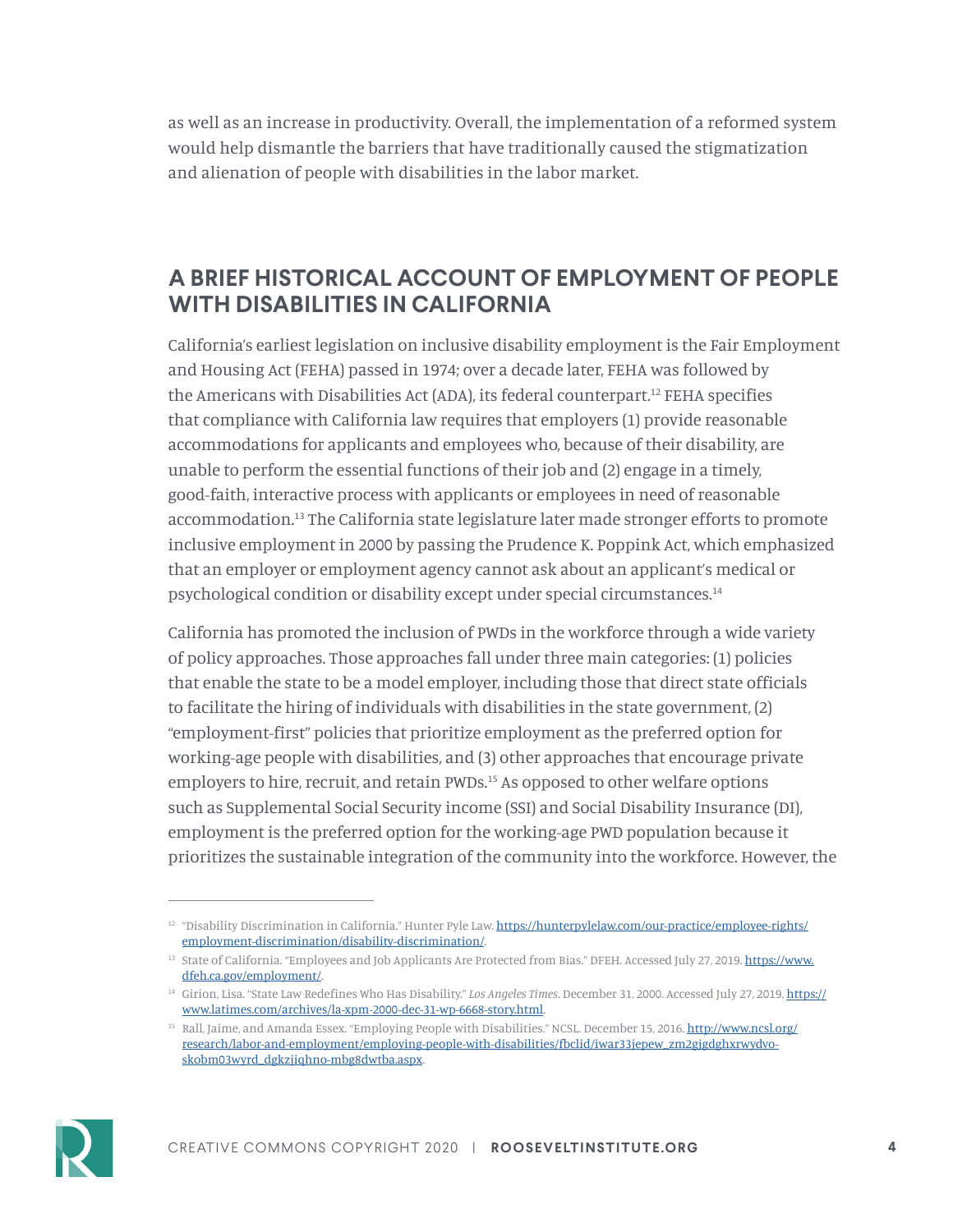California state legislature has not yet adopted a category that provides tax incentives for employers that hire people with disabilities. Such a tax incentive was first introduced as a federal initiative through the Work Opportunity Tax Credit (WOTC) in 2014.16

### **ADDRESSING FACTORS ASSOCIATED WITH LOW EMPLOYMENT OF PEOPLE WITH DISABILITIES**

Recent US Census data show that more than 17 million working-age individuals have a self-reported disability that limits work. These data also show that the unemployment rate for those with a work disability is more than twice as high as the rate for those without one.<sup>17</sup> Recognizing the many barriers to employment faced by people with disabilities, Congress has a long-term and continuing interest in ensuring that this community fully participates in society and becomes integrated in the workforce. According to a meta-analysis released by the Cerebral Palsy Research Foundation (CPRF), which reviewed 67 studies from the past 20 years, there are six possible explanations for the low employment levels for PWDs:18

- 1. Lower levels of education may inhibit the employability of individuals with disabilities, especially where job-specific knowledge and formal education are required.
- 2. Employers fear that PWDs are less productive and efficient than people without disabilities.
- 3. Stereotypes of PWDs may affect selection decisions, causing some applicants with disabilities not to be hired. Such stereotypes may be divided into six specific dimensions: (1) social or interpersonal competence, (2) task competence, (3) concern for others, (4) integrity, (5) emotional adjustment, and (6) potency or strength.
- 4. Employers fear litigation associated with terminating PWDs and thus don't risk hiring them.



<sup>&</sup>lt;sup>16</sup> "Work Opportunity Tax Credit." Internal Revenue Service. April 11, 2019. [https://www.irs.gov/businesses/small-businesses](https://www.irs.gov/businesses/small-businesses-self-employed/work-opportunity-tax-credit)[self-employed/work-opportunity-tax-credit](https://www.irs.gov/businesses/small-businesses-self-employed/work-opportunity-tax-credit).

<sup>17</sup> Kraus, L., E. Lauer, and R. Coleman. "2017 Disability Statistics Annual Report." University of New Hampshire. 2018. Accessed July 26, 2019. [https://disabilitycompendium.org/sites/default/files/user-uploads/2017\\_AnnualReport\\_2017\\_FINAL.pdf.](https://disabilitycompendium.org/sites/default/files/user-uploads/2017_AnnualReport_2017_FINAL.pdf)

<sup>18</sup> Legnick-Hall, Mark L., and Philip M. Gaunt. "Why Employers Don't Hire People with Disabilities: A Survey of the Literature." CPRF. <https://www.cprf.org/studies/why-employers-dont-hire-people-with-disabilities-a-survey-of-the-literature/>.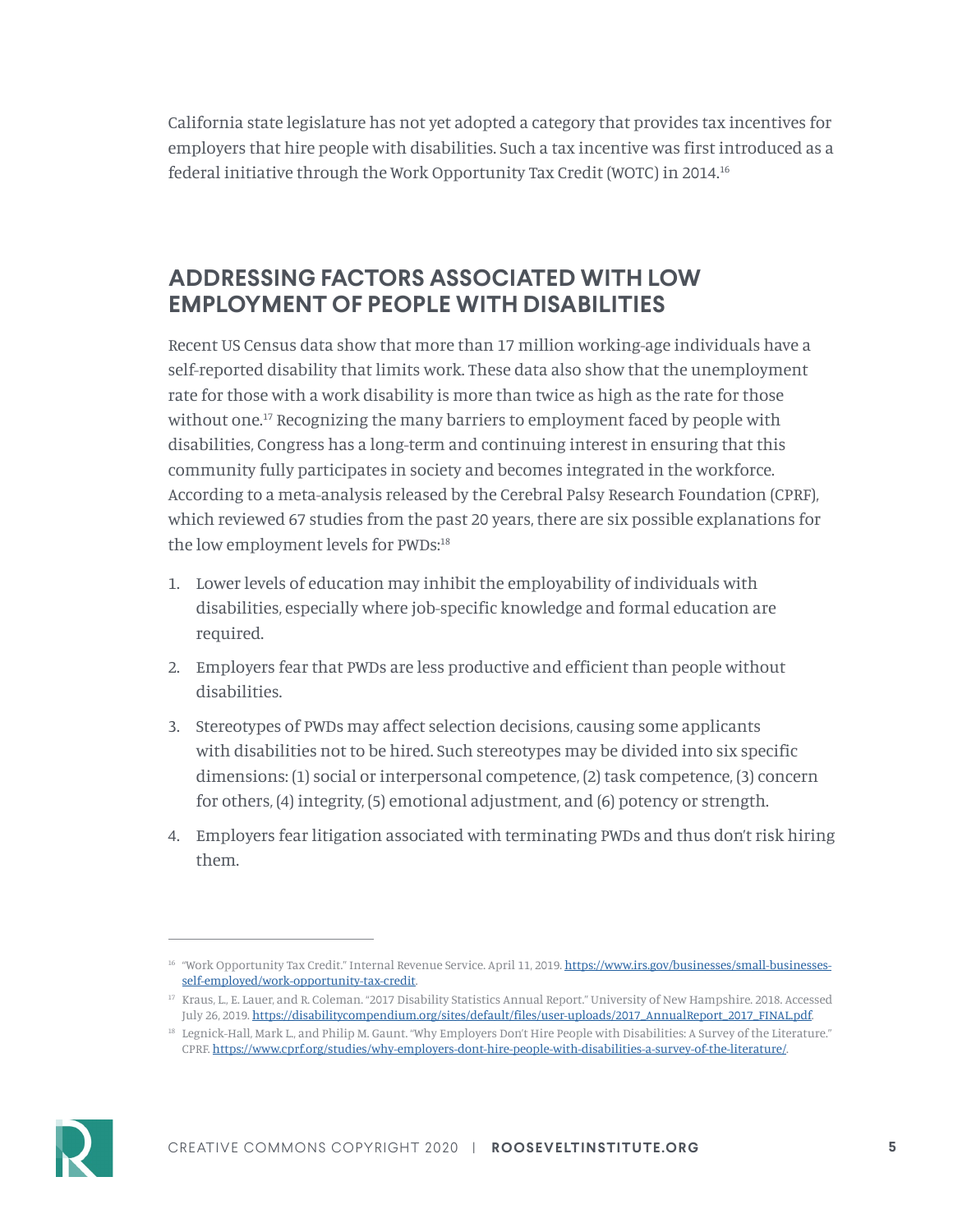- 5. Employers may fear that coworkers will react negatively to working with PWDs and thereby lower productivity, increase labor costs, and make their organizations less profitable.
- 6. Employers fear that customers may have negative reactions to interactions with employees with disabilities and that those reactions could impact business.

A 2003 analysis conducted by Rutgers University's John J. Heldrich Center for Workforce Development identifies points #2 and #4 as the primary reasons that businesses are hesitant to hire individuals with some form of work disability.<sup>19</sup> First, as the study noted, many employers hold the misconception that a worker's disability will prevent them from performing tasks at an optimum level. However, the report released by the CPRF explicitly states that "the evidence shows no productivity differences between people with disabilities and people without disabilities."

The second, and much more prevalent, reason identified in the study was "the fear of costly adaptations." According to a 2007 report released by the International Disability Rights Monitor, the "biggest barriers to employment" are created by employers' fear of potential additional costs such as "special transport costs for the employees with disabilities" or meeting the "pension costs, should the employee become permanently incapacitated for work."20 Similar to the first reason, however, there is little to no evidence to prove that costly adaptations for employees with disabilities are a rational fear. In fact, a Cornell University report analyzing the engagement and advancement of PWDs noted that while the cost difference between people with disabilities and people without disabilities exists, it is marginal.<sup>21</sup> They further conclude that, although more definitive research regarding the matter is necessary, "the conclusion based on available data is clear: People with disabilities are a solid business investment."

Nonetheless, these two factors have been the primary contributors to the lack of employment opportunities for PWDs. The issue of low employment levels for PWDs is further compounded in states like California that lack any type of financial incentive for employers to hire them. With no financial motive for employers to hire workers with disabilities, the fear of costly adaptations is perpetuated, and the disabled community continues to be underrepresented.



<sup>19</sup> Department of Public Information. "Disability and Employment Enable." United Nations. November 2007. Accessed July 27, 2019. [https://www.un.org/development/desa/disabilities/resources/factsheet-on-persons-with-disabilities/disability-and](https://www.un.org/development/desa/disabilities/resources/factsheet-on-persons-with-disabilities/disability-and-employment.html)[employment.html.](https://www.un.org/development/desa/disabilities/resources/factsheet-on-persons-with-disabilities/disability-and-employment.html)

<sup>&</sup>lt;sup>20</sup> Appel, Ben. "Disability Retirement." August 29, 2018. Accessed July 27, 2019. https://www.lacera.com/benefits/Active [Member/Applying\\_for\\_Retirement/disability\\_retirement.html.](https://www.lacera.com/benefits/Active_Member/Applying_for_Retirement/disability_retirement.html)

<sup>&</sup>lt;sup>21</sup> Linkow, Peter, and Linda Barrington. "Leveling the Playing Field." Cornell University Employment and Disability Institute. 2013. Accessed July 24, 2019.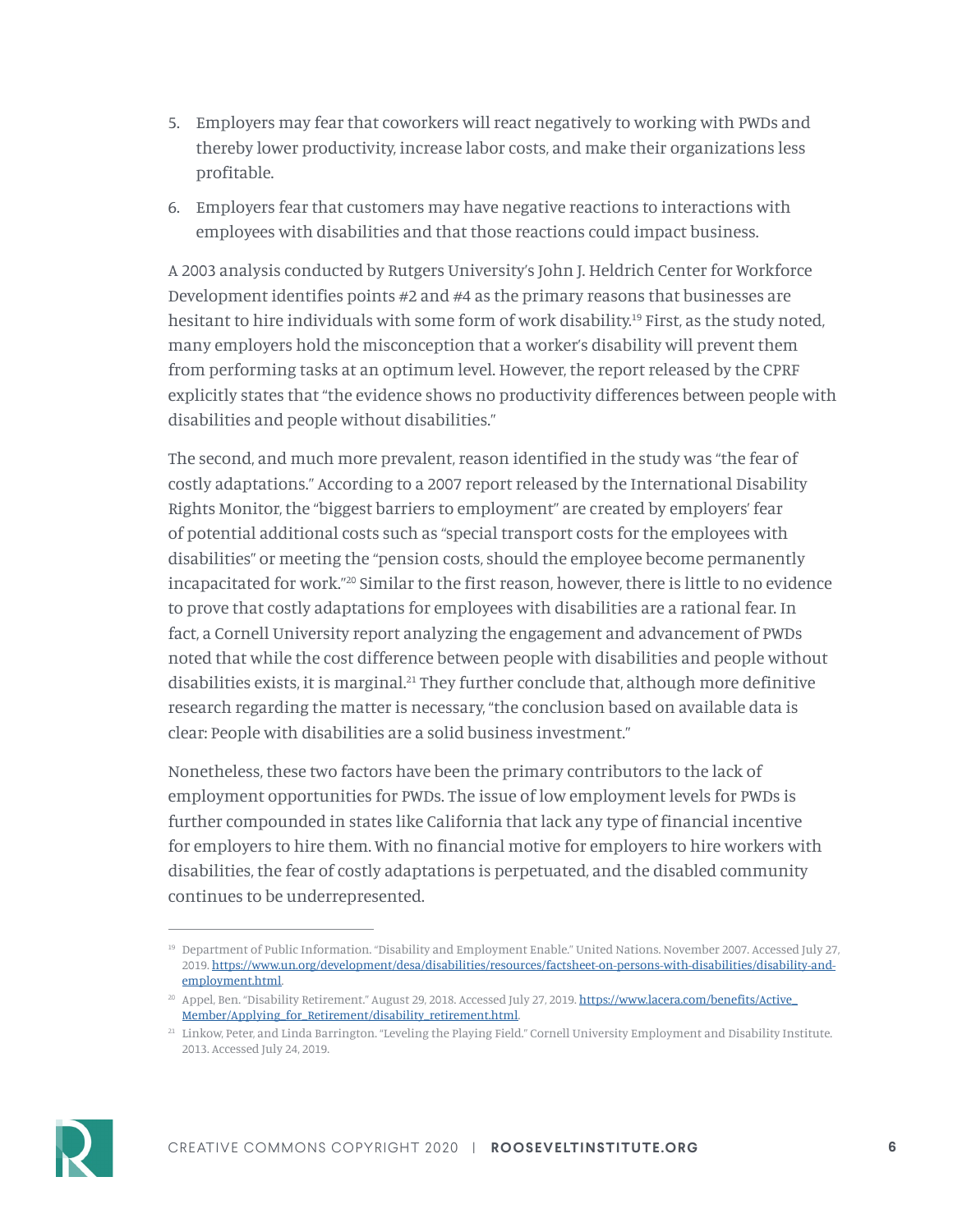### **ASSESSING INCENTIVES FOR EMPLOYMENT: THE WORK OPPORTUNITY TAX CREDIT (WOTC) AND DISABLED ACCESS CREDIT**

Workers with disabilities frequently face unique challenges and disadvantages when entering or maintaining a place in the workforce. To help those with disabilities overcome these challenges, the federal government has designed a wide variety of programs and incentives.<sup>22</sup> Most of these federal efforts are targeted to PWD job applicants and can include job placement and training programs from state-administered vocational rehabilitation agencies and other service providers. Recognizing that businesses may also face some challenges when hiring, retaining, or accommodating individuals with disabilities,<sup>23</sup> Congress has also designed programs and incentives for businesses. These include three federal tax incentives: the Work Opportunity Tax Credit (WOTC), the Disabled Access Credit, and the Architectural and Transportation Barrier Removal Deduction (Table  $1$ ).<sup>24</sup>

| <b>Efforts</b>                                                | <b>Purpose</b>                                                                                                                                                                                                                                                 |
|---------------------------------------------------------------|----------------------------------------------------------------------------------------------------------------------------------------------------------------------------------------------------------------------------------------------------------------|
| Work Opportunity Tax Credit (WOTC)                            | To allow businesses to claim a tax credit when hiring and<br>employing those with disabilities who receive veterans or<br>state-administered vocational rehabilitation services of<br>Supplemental Security Income benefits.                                   |
| Disabled Access Credit                                        | To allow businesses to claim a maximum credit of \$5000<br>for certain eligible expenditures to provide access to<br>individuals with disabilites when such accomodations<br>are required to comply with the Americans with<br>Disabilities Act (ADA) of 1990. |
| Architectural and Transportation Barrier<br>Removal Deduction | To allow businesses to deduct up to \$15,000 for the cost of<br>making their facilities or transportation more accessible<br>to and usable by individuals with a disability.                                                                                   |

#### **TABLE 1: FEDERAL TAX INCENTIVES TARGETED TO EMPLOYERS TO HIRE, RETAIN, AND ACCOMODATE WORKERS WITH DISABILITIES**

*Source: United States General Accounting Office Report to Congressional Committees25*

<sup>&</sup>lt;sup>25</sup> "Incentives to Employ Workers with Disabilities Receive Limited Use and Have an Uncertain Impact." Business Tax Incentives. December 2002. [https://www.gao.gov/new.items/d0339.pdf.](https://www.gao.gov/new.items/d0339.pdf)



 $22$  "Incentives to Employ Workers with Disabilities Receive Limited Use and Have an Uncertain Impact." Business Tax Incentives. December 2002. [https://www.gao.gov/new.items/d0339.pdf.](https://www.gao.gov/new.items/d0339.pdf)

<sup>&</sup>lt;sup>23</sup> "Work Opportunity Tax Credit." Internal Revenue Service. April 11, 2019. Accessed July 27, 2019. [https://www.irs.gov/](https://www.irs.gov/businesses/small-businesses-self-employed/work-opportunity-tax-credit) [businesses/small-businesses-self-employed/work-opportunity-tax-credit](https://www.irs.gov/businesses/small-businesses-self-employed/work-opportunity-tax-credit).

<sup>24</sup> Blakely-Gray, Rachel. "Disabled Access Credit: Eligibility Requirements, How to Claim, & More." Accounting Tips, Training, and News. May 14, 2019. Accessed July 27, 2019.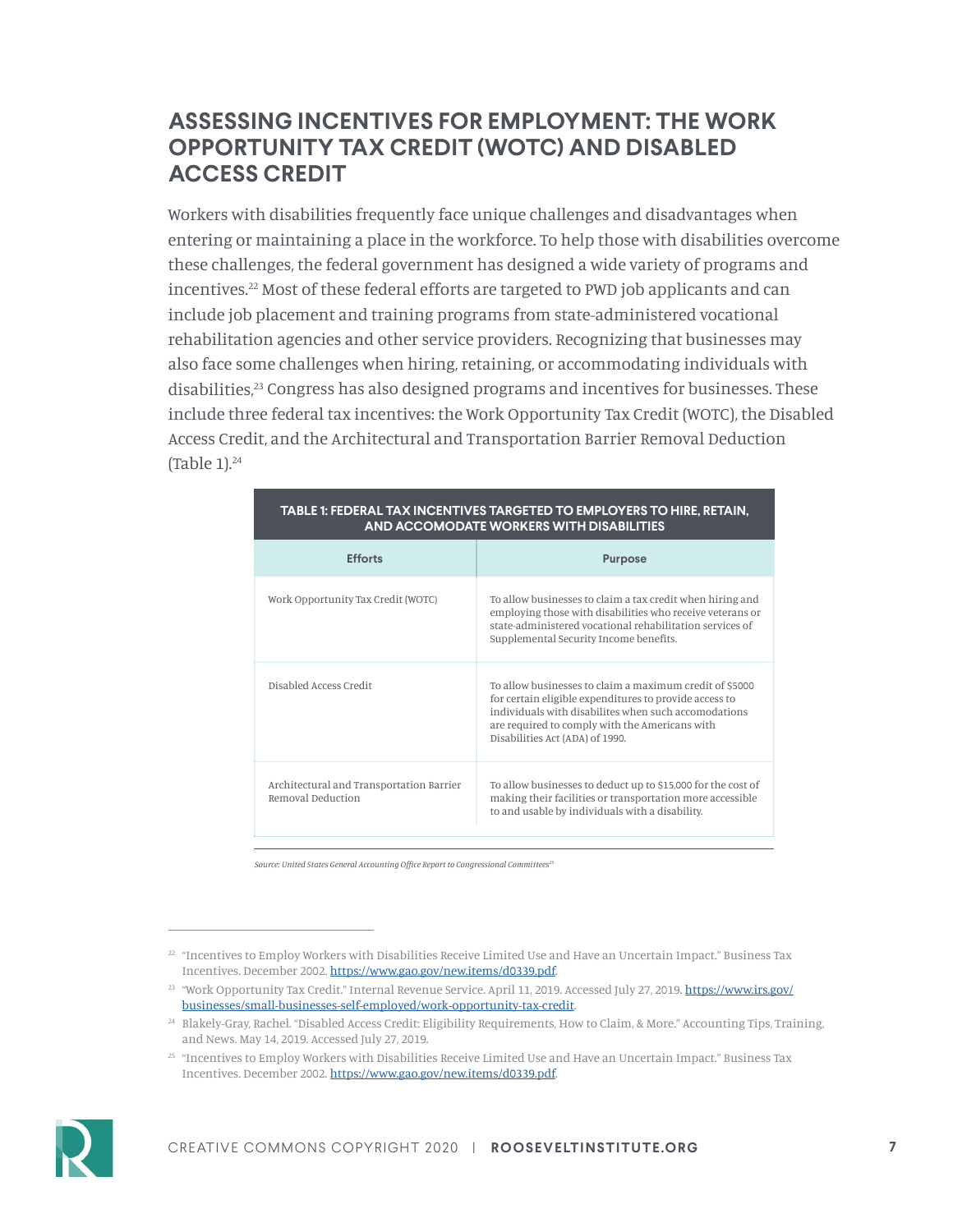The oldest of the three tax incentives, the barrier removal deduction, was enacted in 1976 to encourage the more rapid modification of business facilities and vehicles to overcome widespread barriers that hampered the involvement of people with disabilities and the elderly in economic, social, and cultural activities.<sup>26</sup> Administered by the IRS, it allows taxpayers to claim expenses for the removal of eligible barriers as a current deduction rather than as a capital expenditure that is gradually deducted over the useful life of the asset. In 1990, legislation reduced the maximum amount of the barrier removal deduction from \$35,000 to \$15,000 and created the disabled access credit.

The disabled access credit may be taken for expenditures made by eligible small businesses to comply with the requirements of the ADA.27 The credit defines "small business" as having no more than (1) \$1 million in gross receipts or (2) 30 full-time employees. Along with their responsibility to enforce the ADA, the Equal Employment Opportunity Commission (EEOC) and the Department of Justice (DOJ) provide information and promote the use of the disabled access credit and other related tax incentives.

In addition to these incentives for accommodation, the Work Opportunity Tax Credit (WOTC) explicitly provides businesses of any size with hiring incentives for employing economically disadvantaged individuals, including those with disabilities: vocational rehabilitation referrals and Supplemental Security Income recipients.28 The method for determining the amount of work opportunity credit to be claimed has two tiers: (1) For newly hired eligible employees working at least 400 hours, the credit is 40 percent of the first \$6,000 in wages paid during the first year of employment, for a maximum amount of \$2,400 for each employee, and (2) for eligible workers with 120 to 399 hours on the job, a smaller credit rate of 25 percent is allowed.

According to an analysis of the 1999 tax year data from the IRS, the GAO found that relatively few employers utilize the WOTC.<sup>29</sup> In 2013, the Congressional Research Service found, in interviews with government officials and academic experts, that fairly few PWDs may have the credit claimed for them because WOTC eligibility is limited to only disabled individuals receiving publicly funded vocational rehabilitation or SSI benefits. As these



<sup>26</sup> "Incentives to Employ Workers with Disabilities Receive Limited Use and Have an Uncertain Impact." Business Tax Incentives. December 2002. [https://www.gao.gov/new.items/d0339.pdf.](https://www.gao.gov/new.items/d0339.pdf)

<sup>27</sup> Blakely-Gray, Rachel. "Disabled Access Credit: Eligibility Requirements, How to Claim, & More." Accounting Tips, Training, and News. May 14, 2019. [https://www.patriotsoftware.com/accounting/training/blog/understanding-disabled-access](https://www.patriotsoftware.com/accounting/training/blog/understanding-disabled-access-credit/)[credit/](https://www.patriotsoftware.com/accounting/training/blog/understanding-disabled-access-credit/).

<sup>28</sup> "Incentives to Employ Workers with Disabilities Receive Limited Use and Have an Uncertain Impact." BUSINESS TAX INCENTIVES. December 2002. [https://www.gao.gov/new.items/d0339.pdf.](https://www.gao.gov/new.items/d0339.pdf)

<sup>29</sup> Scott, Christine. "The Work Opportunity Tax Credit (WOTC)." Federation of American Scientists. February 4, 2013. Accessed July 26, 2019.<https://fas.org/sgp/crs/misc/RL30089.pdf>.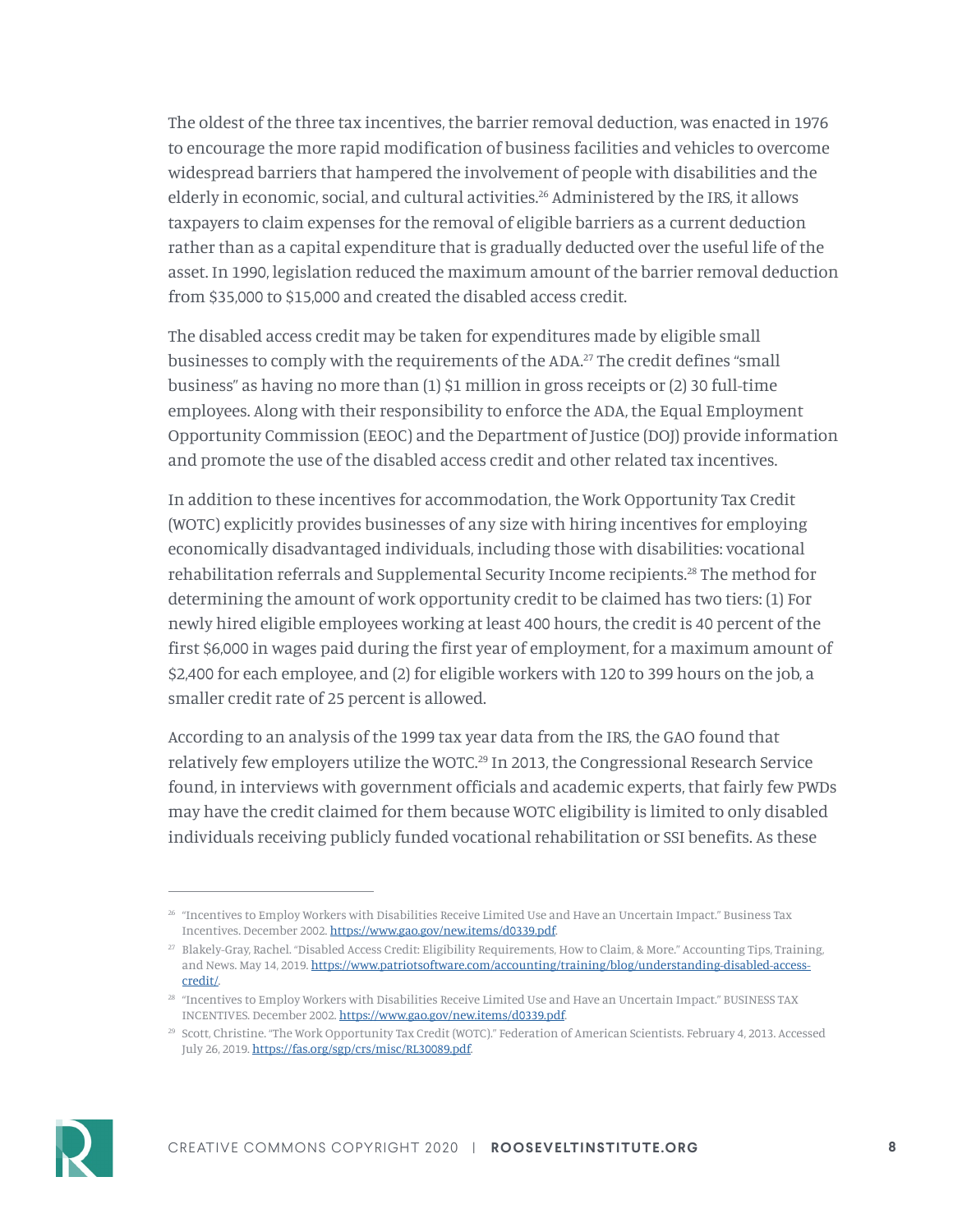two categories only refer to a small subset of PWDs, interviewees also supported expanding the WOTC's coverage of people with disabilities. The Congressional Research Service adds that the two eligibility groups—those receiving publicly funded vocational rehabilitation or SSI benefits—were only added to the list of eligible groups under the WOTC as recently as August 2011 during the 110th Congress.<sup>30</sup> This suggests that a lack of disability inclusivity in "eligible groups" under the WOTC has prevented PWDs from gaining access to employment opportunities.

The GAO conducted two national surveys examining various disability employment issues and evaluating the effectiveness of tax credit incentives. One of the surveys assessed employers' experience with workers with disabilities and found that only 15 percent of the surveyed supervisors of workers with disabilities were aware of employer tax incentives.<sup>31</sup> This indicates that (1) tax incentives for hiring PWDs such as the WOTC are not well known in the corporate world, and (2) this lack of awareness can be a factor in the high unemployment rate for PWDs.

Business representatives and experts on disability issues and tax incentives have suggested options for increasing the usage and effect of existing employer tax incentives. Many of those interviewed by GAO suggested increasing the dollar value of the incentives and expanding the types of workers, businesses, and accommodations that qualify a business to receive the credits or deductions. As a result of the current narrow scope of eligibility under the WOTC, states including Maryland, New York, and Tennessee have implemented independent tax initiatives explicitly aimed at increasing the employment rate for PWDs (Table 2).<sup>32</sup>



<sup>30</sup> Hamersma, Sarah, and Carolyn Heinrich. "Temporary Help Service Firms' Use of Employer Tax Credits: Implications for Disadvantaged Workers' Labor Market Outcomes." Upjohn Institute Staff Working Paper No. 07-135, February 12, 2007, p. 5.

 $31$  "Incentives to Employ Workers with Disabilities Receive Limited Use and Have an Uncertain Impact." Business Tax Incentives. December 2002. [https://www.gao.gov/new.items/d0339.pdf.](https://www.gao.gov/new.items/d0339.pdf)

<sup>&</sup>lt;sup>32</sup> Rall, Jaime, and Amanda Essex. "Employing People with Disabilities." NCSL. December 15, 2016. [http://www.ncsl.org/](http://www.ncsl.org/research/labor-and-employment/employing-people-with-disabilities/fbclid/iwar33jepew_zm2gjgdghxrwydvo-skobm03wyrd_dgkzjiqhno-mbg8dwtba.aspx) [research/labor-and-employment/employing-people-with-disabilities/fbclid/iwar33jepew\\_zm2gjgdghxrwydvo](http://www.ncsl.org/research/labor-and-employment/employing-people-with-disabilities/fbclid/iwar33jepew_zm2gjgdghxrwydvo-skobm03wyrd_dgkzjiqhno-mbg8dwtba.aspx)[skobm03wyrd\\_dgkzjiqhno-mbg8dwtba.aspx.](http://www.ncsl.org/research/labor-and-employment/employing-people-with-disabilities/fbclid/iwar33jepew_zm2gjgdghxrwydvo-skobm03wyrd_dgkzjiqhno-mbg8dwtba.aspx)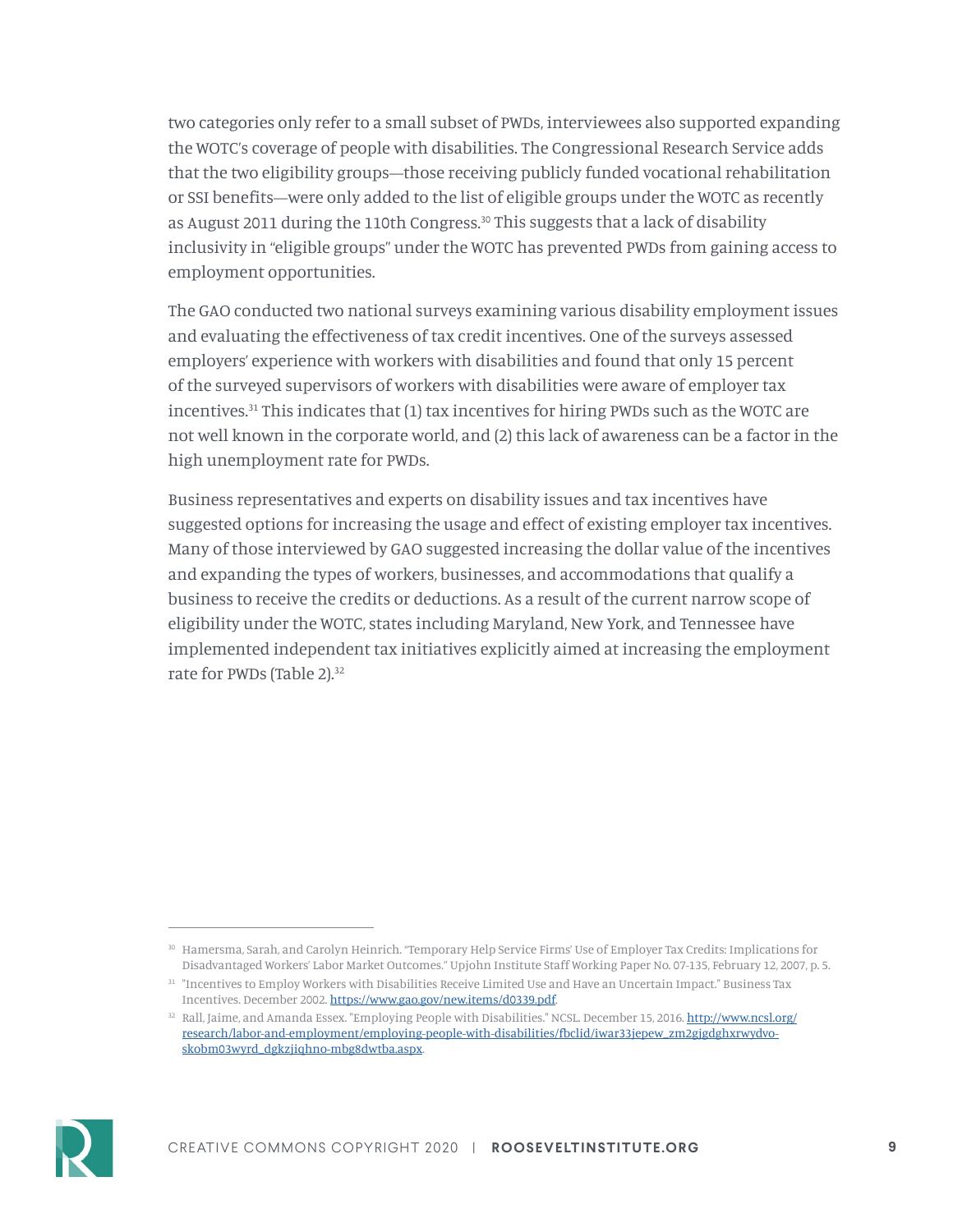| ACCESSIBILI I T-RELATED MODIFICATIONS |                                                                                                                                                                                                                                                                                                                                                                                                              |                                                                                                                                                                                                                                                                                                                                                                                                                                                                                                                                                                                                                                                                                                                                                                                                                                                                  |
|---------------------------------------|--------------------------------------------------------------------------------------------------------------------------------------------------------------------------------------------------------------------------------------------------------------------------------------------------------------------------------------------------------------------------------------------------------------|------------------------------------------------------------------------------------------------------------------------------------------------------------------------------------------------------------------------------------------------------------------------------------------------------------------------------------------------------------------------------------------------------------------------------------------------------------------------------------------------------------------------------------------------------------------------------------------------------------------------------------------------------------------------------------------------------------------------------------------------------------------------------------------------------------------------------------------------------------------|
| State                                 | <b>Citation</b>                                                                                                                                                                                                                                                                                                                                                                                              | <b>Details</b>                                                                                                                                                                                                                                                                                                                                                                                                                                                                                                                                                                                                                                                                                                                                                                                                                                                   |
| Maryland                              | Md. Education Code Ann. §21-309<br>(as amended by 2015 Md. Laws,<br>Chap. 423 [House Bill 473]); Md.<br>Tax General Code Ann. §10-704.7<br>(state income tax and payroll<br>tax); Md. Insurance Code Ann.<br>§6-115 (insurance premium tax);<br>Md. Tax General Code Ann. §8-216<br>(financial institution franchise)<br>tax); Md. Tax General Code Ann.<br>§8-413 (public service company<br>franchise tax) | (1) Allows an eligible business to claim a credit<br>against state income tax, insurance premium tax,<br>financial institution franchise tax, and public service<br>company franchise tax for wages paid and child care or<br>transportation expenses incurred for employees with<br>disabilities, up to certain limits.<br>(2) The limits were legislatively increased in 2015 to 30<br>percent of up to the first \$9,000 in wages earned and up to<br>\$900 for employer reimbursed transportation or child care<br>expenses, for each of the first two years of employment.<br>(3) Nonprofits are also eligible for the tax credit, in which<br>case the credit is against income tax or payroll taxes.                                                                                                                                                      |
| New York                              | N.Y. Tax Law §606 (o) (state<br>income tax); N.Y. Tax Law §210-B<br>(12) (franchise tax on business<br>corporations); N.Y. Tax Law §187-a<br>(corporation tax); N.Y. Tax Law<br>§1456 (franchise tax on banking<br>corporations); N.Y. Tax Law<br>§1511(franchise tax on insurance<br>corporations);                                                                                                         | (1) Workers with Disabilities Tax Credit. Allows an eligible<br>business to claim a credit against specified state taxes of<br>up to 35 percent of the first \$6,000 in qualified first-year<br>wages earned by each eligible employee with a disability.<br>(2) In cases where the employee's first-year wages are<br>eligible for the federal Work Opportunity Tax Credit, the<br>state tax credit equals 35 percent of the first \$6,000 in<br>wages paid during their second year of employment.                                                                                                                                                                                                                                                                                                                                                             |
|                                       | N.Y. Labor Law §25-b; N.Y. Tax<br>Law §210-B (48) (franchise tax on<br>business corporations)                                                                                                                                                                                                                                                                                                                | (1) Workers with Developmental Disabilities Tax Credit.<br>Allows an eligible business to claim a tax credit of<br>up to \$5,000 for a full-time qualifying employee with<br>developmental disabilities (30 hours or more per week),<br>based on 15 percent of an individual's wages paid after<br>Jan. 1, 2015, for a period of employment of no less than<br>six months; or up to \$2,500 for a part-time qualifying<br>employee with developmental disabilities (between 8 and<br>30 hours per week), based on 10 percent of the individual's<br>wages paid after Jan. 1, 2015 for a period of employment of<br>no less than six months.<br>(2) Limits the program to employees who are working in a<br>sheltered workshop or who were unemployed for at least<br>three months before Jan. 1, 2015. Provides that this tax<br>credit expires on Jan. 1, 2020. |
| Tennessee                             | Tenn. Code Ann. §67-4-2109(f)(2)                                                                                                                                                                                                                                                                                                                                                                             | (1) Allows an eligible business to claim a one-time credit<br>against franchise and excise liability tax for hiring people<br>with disabilities who are receiving state services directly<br>related to their disabilities.<br>(2) Allows a credit of \$5,000 for each net new full-time job<br>created, and \$2,000 for each net new part-time job created.<br>(3) Limits the program to employers that participate in<br>existing state employment incentive programs for people<br>with disabilities.                                                                                                                                                                                                                                                                                                                                                         |

**TABLE 2: TAX INCENTIVES FOR EMPLOYERS THAT HIRE PEOPLE WITH DISABILITIES, INCLUDING TAX INCENTIVES FOR EMPLOYERS THAT MAKE ACCESSIBILITY-RELATED MODIFICATIONS**

*Source: National Conference of State Legislatures*

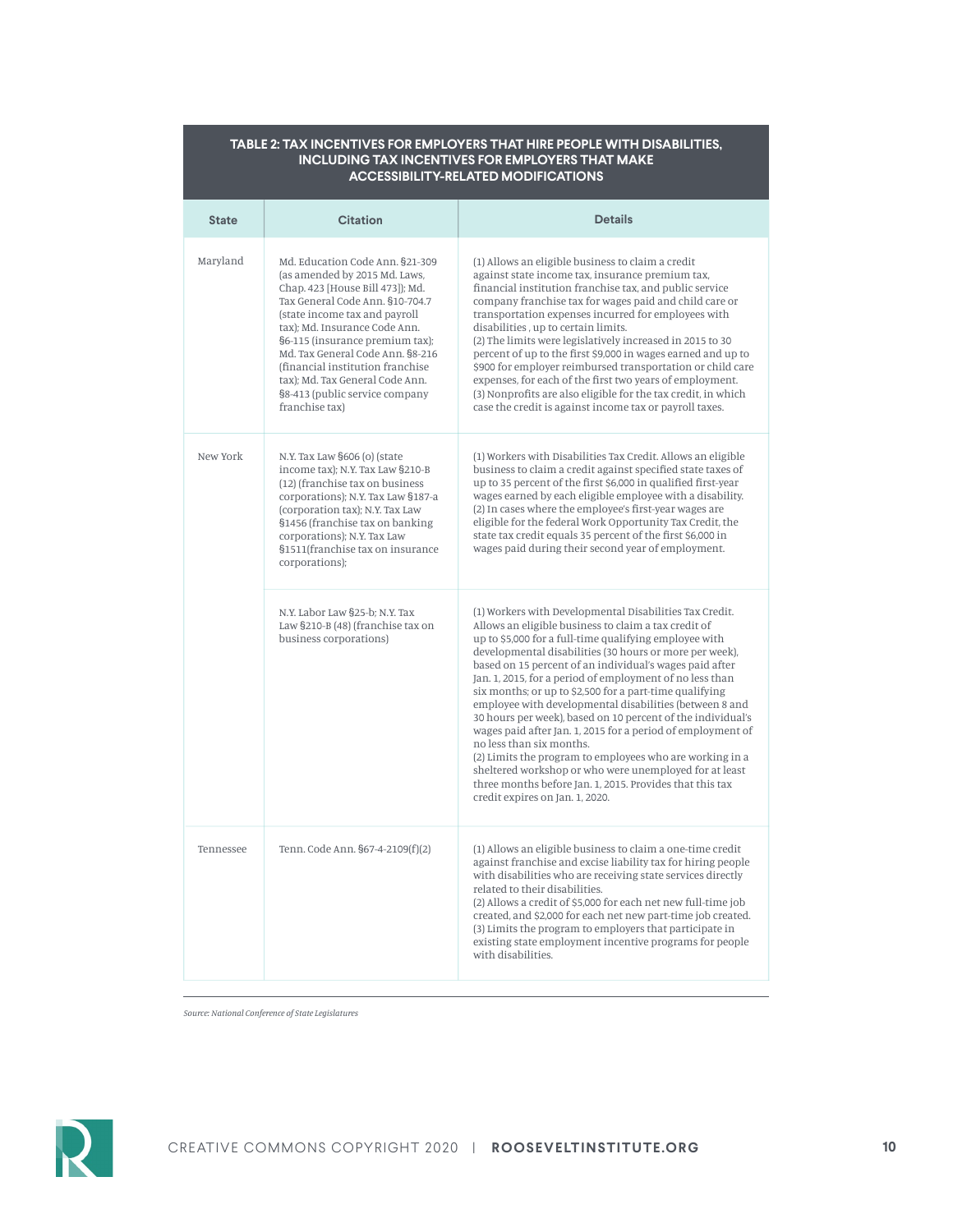Of the three states that have tax incentives for employers who hire people with disabilities, only New York has a tax credit that allows eligible businesses to claim credit against specified state taxes in qualified first-year wages earned by each eligible employee with a disability.<sup>33</sup> The Workers with Disabilities Tax Credit was introduced as recently as May 2018 in New York, so the effect on the employment rate for PWDs has yet to be measured. While both Maryland and Tennessee have tax incentives, Maryland focuses on tax incentives for accommodating people with disabilities, and Tennessee limits the eligibility of PWDs by excluding those not receiving state services directly related to their disability. Thus, even states defined by the National Conference of State Legislatures as having tax incentives for employers to hire PWDs either (1) have not seen the result of tax incentives with inclusive eligibility requirements due to recent implementation or (2) only have tax incentives for accommodating, rather than hiring, PWDs.

California is in a unique legislative position for expanding its avenues for increasing PWD employment, as there is a demonstrated desire for promoting inclusive employment through policy. Currently, none of the policy avenues include tax incentives for employers to hire PWDs. Additionally, while employers in California have access to the WOTC, the narrow scope of PWD eligibility vastly limits the number of employers who claim credit for PWDs.<sup>34</sup> Given that nearly one-fifth of California's adult population is composed of people affected by some type of disability, excluding PWDs from the workforce due to a lack of tax incentives or narrow eligibility under the WOTC serves as a great civic and economic disadvantage to the state of California.

### **EXPANSION OF WOTC-ELIGIBLE GROUPS IN CALIFORNIA TO INCREASE EMPLOYMENT FOR PEOPLE WITH DISABILITIES: A POLICY PROPOSAL**

Since 1974, the state legislature of California has promoted protection and inclusivity of PWDs in the workplace. Through the 2002 Workforce Inclusion Act<sup>35</sup> and 2015 Welfare and



<sup>33</sup> Rall, Jaime, and Amanda Essex. "Employing People with Disabilities." NCSL. December 15, 2016. [http://www.ncsl.org/](http://www.ncsl.org/research/labor-and-employment/employing-people-with-disabilities/fbclid/iwar33jepew_zm2gjgdghxrwydvo-skobm03wyrd_dgkzjiqhno-mbg8dwtba.aspx) [research/labor-and-employment/employing-people-with-disabilities/fbclid/iwar33jepew\\_zm2gjgdghxrwydvo](http://www.ncsl.org/research/labor-and-employment/employing-people-with-disabilities/fbclid/iwar33jepew_zm2gjgdghxrwydvo-skobm03wyrd_dgkzjiqhno-mbg8dwtba.aspx)[skobm03wyrd\\_dgkzjiqhno-mbg8dwtba.aspx.](http://www.ncsl.org/research/labor-and-employment/employing-people-with-disabilities/fbclid/iwar33jepew_zm2gjgdghxrwydvo-skobm03wyrd_dgkzjiqhno-mbg8dwtba.aspx)

<sup>34 &</sup>quot;Services for People with Disabilities." Employment Development Department. 2019. Accessed July 11, 2019. [https://www.](https://www.edd.ca.gov/jobs_and_training/Services_for_People_with_Disabilities.htm) [edd.ca.gov/jobs\\_and\\_training/Services\\_for\\_People\\_with\\_Disabilities.htm.](https://www.edd.ca.gov/jobs_and_training/Services_for_People_with_Disabilities.htm)

<sup>35</sup> Aroner, Assembly Member. "BILL NUMBER: AB 925 CHAPTERED." AB 925 Assembly Bill - CHAPTERED. September 29, 2002. [http://www.leginfo.ca.gov/pub/01-02/bill/asm/ab\\_0901-0950/ab\\_925\\_bill\\_20020929\\_chaptered.html](http://www.leginfo.ca.gov/pub/01-02/bill/asm/ab_0901-0950/ab_925_bill_20020929_chaptered.html).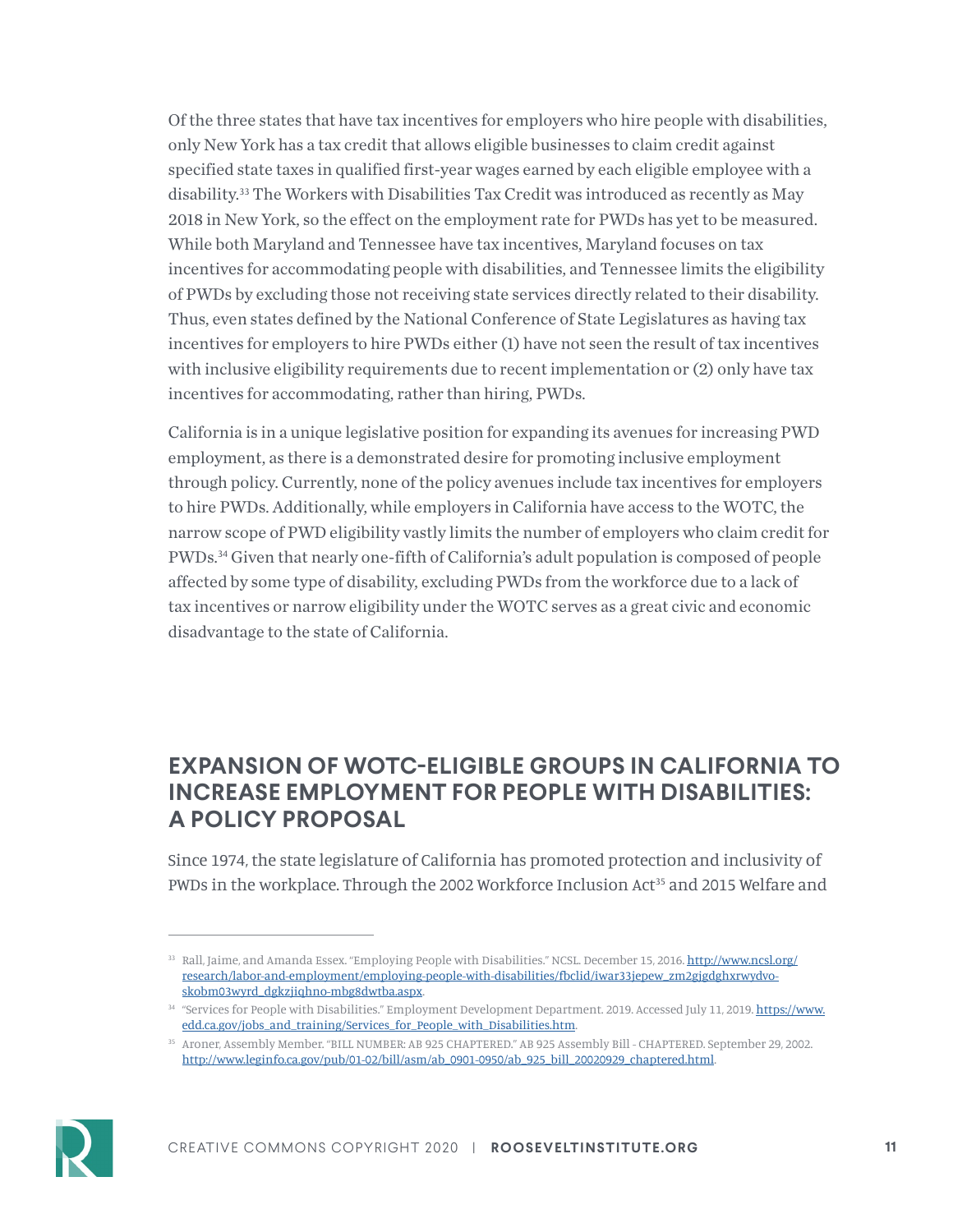Institutions Code stipulations,<sup>36</sup> the state of California has greatly improved measures for accommodating PWDs once they are part of the workforce. However, due to a lack of tax incentives for employers to hire PWDs, the six factors suppressing employment for PWDs as identified by CPRF, and the narrow scope of eligible groups under the WOTC, the employment rate for PWDs in California—among the five states with the lowest employment rates for PWDs—remains at a mere 33.8 percent.<sup>37</sup>

The WOTC in California promotes the hiring of individuals who qualify as members of aforementioned "target groups" by providing a federal tax credit incentive of up to \$96,000 for employers who hire them.<sup>38</sup> The state legislature of California and the Employment Development Department should revise the target groups defined under the WOTC to explicitly include "all individuals determined disabled according to criteria established by the Social Security Administration" and based on the definition of "disability" outlined in California's Fair Employment and Housing Act (FEHA). Instead of limiting the scope of PWDs included under the WOTC to those receiving (1) publicly funded vocational rehabilitation or (2) SSI, the "target groups" should be expanded to include "all individuals determined disabled according to criteria established by the Social Security Administration."39 The Center on Budget and Policy Priorities finds that a very small percentage of PWDs receive SSI; in order to qualify for SSI disability benefits, applicants must (1) have a severe physical or mental impairment to last at least 12 months or result in death, based on medical evidence, and (2) adults must prove they can't earn substantial wages anywhere across the economy. Of applicants that qualify for SSI, only 1 in 3 SSI disability applications are ultimately allowed, which further narrows the population of PWDs who fall under the WOTC target group of receiving SSI.40 The US Department of Education further reaffirms that the population of PWDs who receive publicly funded vocational rehabilitation is also very small because applicants who qualify for vocational rehabilitation must be receiving SSI. Therefore, expanding the target groups to include all PWDs would allow for increased accessibility and opportunity for employers to claim credit for hiring PWDs.

<sup>40</sup> "Supplemental Security Income (SSI)." Center on Budget and Policy Priorities, January 29, 2018. [https://www.cbpp.org/](https://www.cbpp.org/research/social-security/supplemental-security-income-ssi) [research/social-security/supplemental-security-income-ssi](https://www.cbpp.org/research/social-security/supplemental-security-income-ssi).



<sup>&</sup>lt;sup>36</sup> Rall, Jaime, and Amanda Essex. "Employing People with Disabilities." NCSL. December 15, 2016. [http://www.ncsl.org/](http://www.ncsl.org/research/labor-and-employment/employing-people-with-disabilities/fbclid/iwar33jepew_zm2gjgdghxrwydvo-skobm03wyrd_dgkzjiqhno-mbg8dwtba.aspx) [research/labor-and-employment/employing-people-with-disabilities/fbclid/iwar33jepew\\_zm2gjgdghxrwydvo](http://www.ncsl.org/research/labor-and-employment/employing-people-with-disabilities/fbclid/iwar33jepew_zm2gjgdghxrwydvo-skobm03wyrd_dgkzjiqhno-mbg8dwtba.aspx)[skobm03wyrd\\_dgkzjiqhno-mbg8dwtba.aspx.](http://www.ncsl.org/research/labor-and-employment/employing-people-with-disabilities/fbclid/iwar33jepew_zm2gjgdghxrwydvo-skobm03wyrd_dgkzjiqhno-mbg8dwtba.aspx)

<sup>37</sup> Donnelly, Grace. "See How Your State Ranks In Employment Among Workers with Disabilities." Fortune. February 28, 2017. [https://fortune.com/2017/02/28/disability-employment-rank/.](https://fortune.com/2017/02/28/disability-employment-rank/)

<sup>&</sup>lt;sup>38</sup> "Services for People with Disabilities." Employment Development Department. 2019. [https://www.edd.ca.gov/jobs\\_and\\_](https://www.edd.ca.gov/jobs_and_training/Services_for_People_with_Disabilities.htm) [training/Services\\_for\\_People\\_with\\_Disabilities.htm](https://www.edd.ca.gov/jobs_and_training/Services_for_People_with_Disabilities.htm).

<sup>39</sup> "Incentives to Employ Workers with Disabilities Receive Limited Use and Have an Uncertain Impact." BUSINESS TAX INCENTIVES. December 2002. [https://www.gao.gov/new.items/d0339.pdf.](https://www.gao.gov/new.items/d0339.pdf)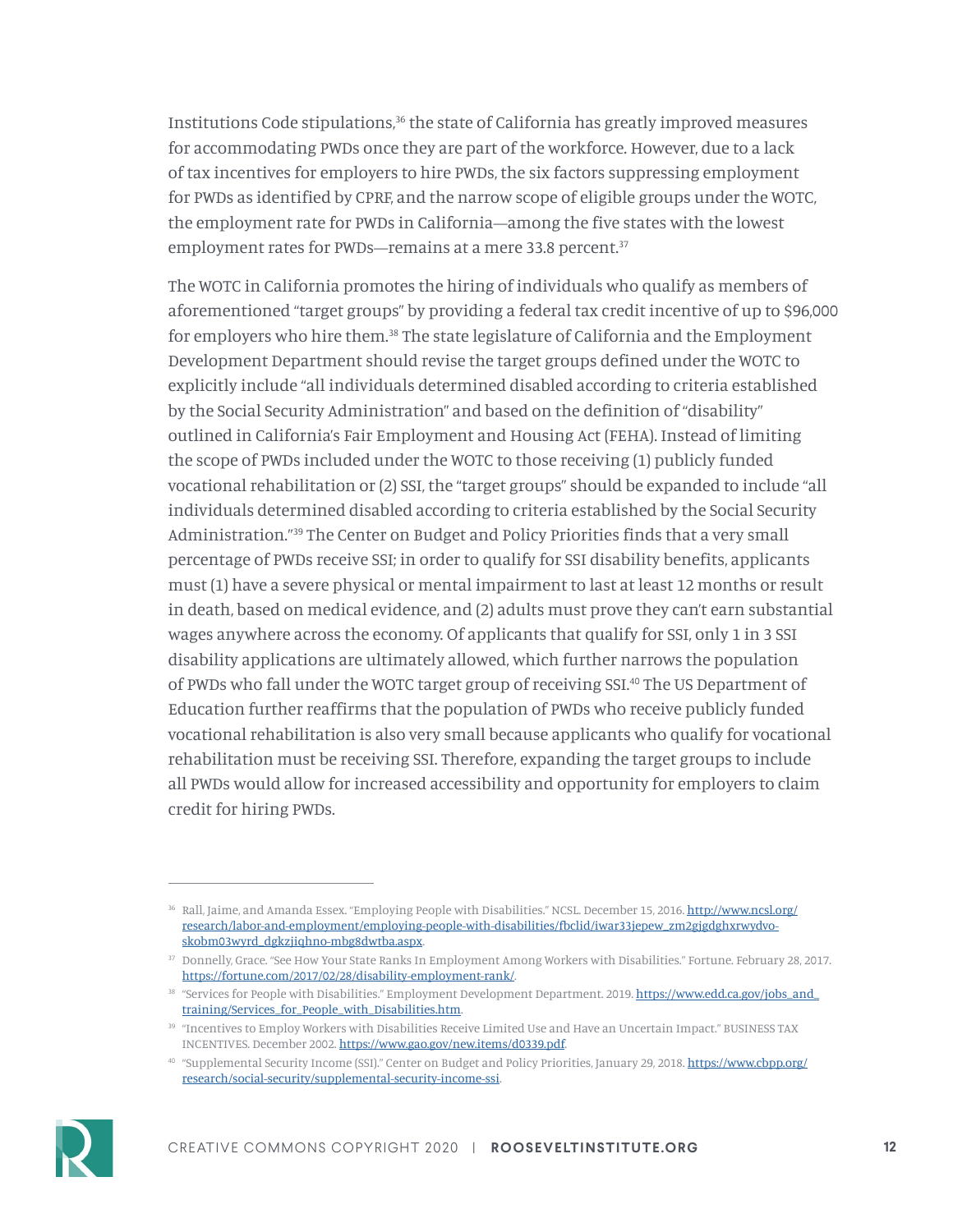It is important to note that expanding the definition of disability and the target groups eligible to receive a tax credit under the WOTC opens the door to fraudulent identification of disability status. However, by developing a stronger assessment tool under FEHA's definition of "disability" in California, adhering to the established criteria to identify a "disability" under the Social Security Administration, and pushing for partnerships between federal agencies and private-sector employers, a revised WOTC can be used to increase the employment rate for PWDs in the state of California.<sup>41</sup>

By (1) addressing the expansion of "target groups" under the WOTC to include all PWDs and (2) promoting the WOTC to private-sector employers, the state of California can more efficiently promote the integration of PWDs into the workforce. According to the GAO, increased publicity through disability advocacy groups and the tax preparer industry would make small businesses more aware of available incentives. Moreover, active outreach can be continued by the IRS, DOL, DOJ, and EEOC, through their websites and toll-free numbers to give individuals access to information on the incentives.42 Since 1994, the DOJ has specifically contributed to the outreach by including a flyer or article with information on ADA requirements and available tax incentives along with routine SSA and IRS mailings to businesses and/or their accountants. In addition to increasing the promotion of the WOTC for employer use, according to the GAO, many business representatives would like to see the disabled access credit expanded to make more businesses eligible for the credit. The tax code limits the usage of this credit to businesses that are making accommodations in compliance with the ADA and have either (1) 30 employees or fewer or (2) \$10 million or less in gross receipts. Many believe that the restriction on employees should be expanded to include businesses with over 30 employees.43 Moreover, ensuring that the incentives are available to small businesses to accommodate employees is particularly important because these businesses account for most of the growth in jobs. According to the Small Business Administration, small firms constituted about three-quarters of the US employment growth in the 1990s. Thus, by allowing (1) the expansion of "target groups" under the WOTC to include all PWDs in the state of California and (2) promoting the WOTC to large and small businesses, the unemployment rate for PWDs in the state of California can effectively be reduced.

<sup>&</sup>lt;sup>43</sup> "Incentives to Employ Workers with Disabilities Receive Limited Use and Have an Uncertain Impact." Business Tax Incentives. December 2002. [https://www.gao.gov/new.items/d0339.pdf.](https://www.gao.gov/new.items/d0339.pdf)



<sup>&</sup>lt;sup>41</sup> "Disability Under the Fair Employment & Housing Act: What You Should Know About the Law." March 2009. [https://www.](https://www.rccd.edu/administration/humanresources/DEC/Documents/Disability Accommodations/Disabilty Under the FEHA.pdf) [rccd.edu/administration/humanresources/DEC/Documents/Disability Accommodations/Disabilty Under the FEHA.pdf.](https://www.rccd.edu/administration/humanresources/DEC/Documents/Disability Accommodations/Disabilty Under the FEHA.pdf)

<sup>42</sup> "Incentives to Employ Workers with Disabilities Receive Limited Use and Have an Uncertain Impact." BUSINESS TAX INCENTIVES. December 2002. [https://www.gao.gov/new.items/d0339.pdf.](https://www.gao.gov/new.items/d0339.pdf)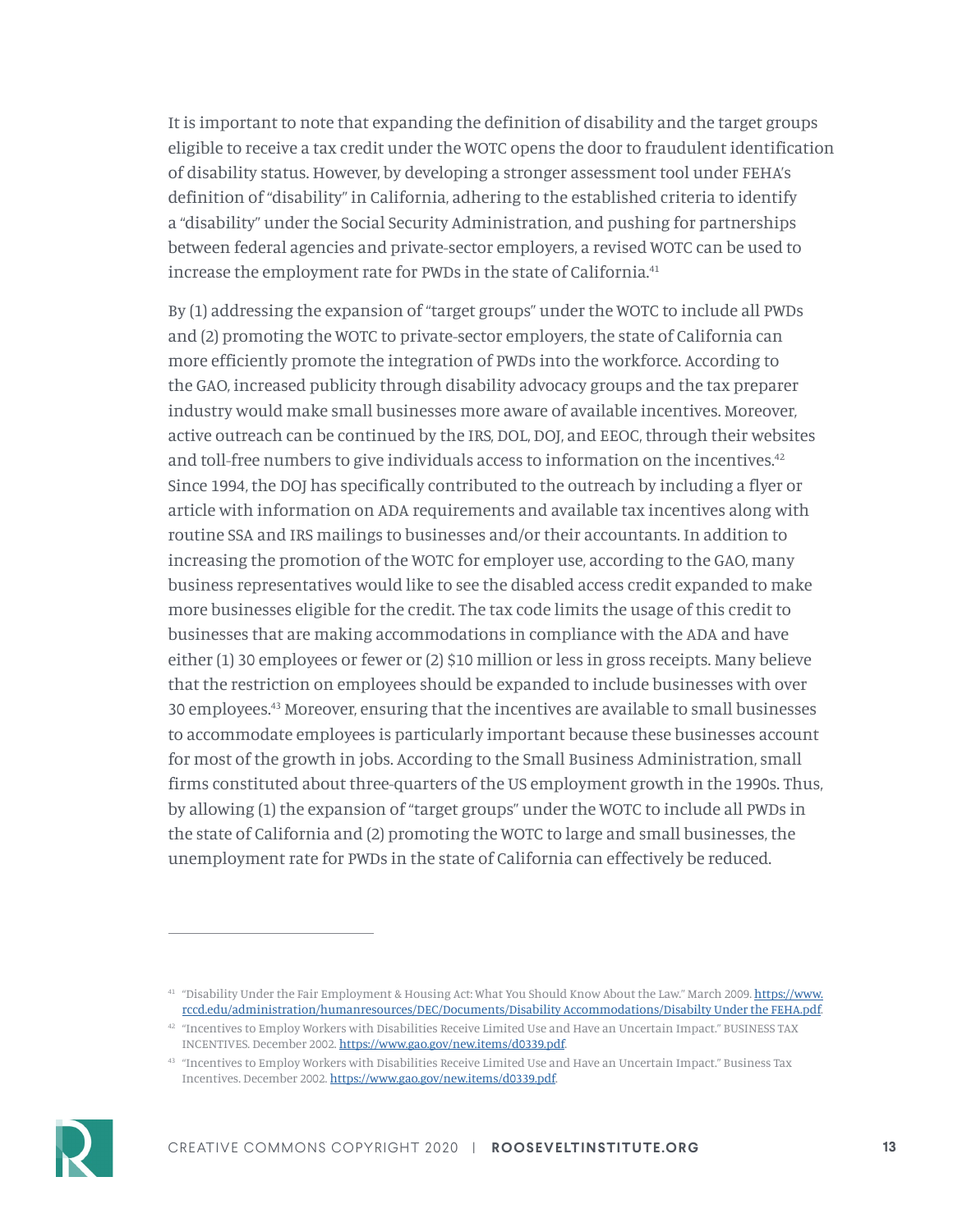### **POSITIVE IMPLICATIONS OF BRINGING PEOPLE WITH DISABILITIES INTO EMPLOYMENT**

There are two main ways the state of California would benefit from increasing employment levels for PWDs.

First, lower unemployment levels would help stimulate the state's economy. With an employment rate of 33.8 percent, the vast majority of PWDs are unemployed.<sup>44</sup> Given that the disabled community consists of a significant portion of the state's adult population—nearly 21.9 percent—providing better employment opportunities for PWDs would help California's total population as a whole. Deloitte, a multinational professional services company, analyzed a case study in Australia, contextualizing the impacts of incorporating PWDs into the workforce: "The economic modelling presented suggests that closing the gap between labour market participation rates and unemployment rates for people with and without disabilities by one-third would result in a cumulative \$43 billion increase in Australia's GDP over the next decade in real dollar terms."45 This analysis provides reason to believe similar positive benefits would occur in California by reducing the gap in employment for PWDs.

Second, integrating PWDs into employment would bring numerous benefits to the workplace. The Kansas University Center for Research on Learning found that, within the food company Carolina Fine Snacks, based in Greensboro, North Carolina, "the impact of hiring people with disabilities is that employee turnover dropped from 80 percent every six months to less than 5 percent, productivity rose from 60–75 percent to 85–95 percent, absenteeism dropped from 20 percent to less than 5 percent, [and] tardiness dropped from 30 percent of the staff to zero."46 Philip H. Kosak, the company's President said that "the new employee's attitude was contagious: Some of the nondisabled employees began to improve their performance." Author Deborah Stadtler reaffirms that companies that succeed in incorporating candidates with disabilities "have seen 28 percent higher revenue and two times higher net income, according to an Accenture 2019 white paper on accessibility." Workplace Initiative, a network of companies, non-profits, and government agencies working to remove barriers for those with disabilities, reports that those companies also experience reduced turnover,

<sup>46</sup> Kansas University Center for Research on Learning, 'Help Wanted: Diversifying and Strengthening your Workforce by Hiring People with Disabilities', 2005.



<sup>44</sup> Donnelly, Grace. "See How Your State Ranks In Employment Among Workers with Disabilities." *Fortune*. February 28, 2017. [https://fortune.com/2017/02/28/disability-employment-rank/.](https://fortune.com/2017/02/28/disability-employment-rank/)

<sup>45</sup> The Economic Benefits of Increasing Employment for People with Disability." *Deloitte Economic Access*, August 2011. [https://](https://www.and.org.au/data/Conference/DAE_Report_8May.pdf) [www.and.org.au/data/Conference/DAE\\_Report\\_8May.pdf](https://www.and.org.au/data/Conference/DAE_Report_8May.pdf).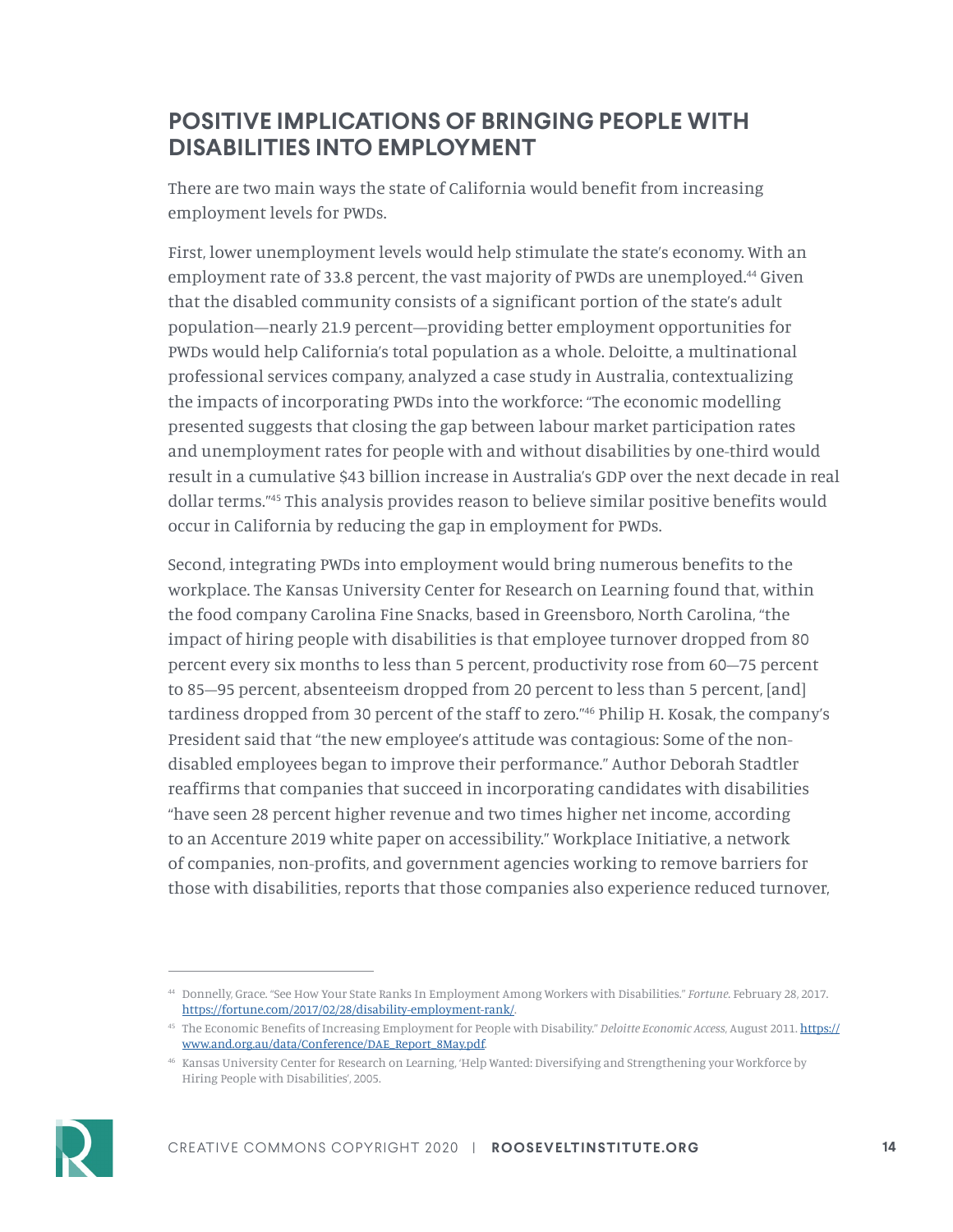lower recruiting costs, increased productivity, and improved customer outreach.<sup>47</sup> The employment of PWDs sets the precedent for greater stability within the workplace.

## **CONCLUSION**

The state of California has been trying to promote the inclusion of PWDs in the workforce since the 1970s. However, the employment rate for individuals with disabilities remains at a mere 33.8 percent.<sup>48</sup> Given California's large disabled community, the integration of PWDs into the workforce is more imperative than ever.

For California to effectively prioritize the integration of PWDs into the workforce, it should pursue the following two legislative changes: (1) expansion of "target groups" under the WOTC to include all PWDs and (2) promotion of the WOTC to private-sector employers of large and small businesses. It is important to note that expanding the definition of disability and the target groups eligible to receive a tax credit under the WOTC opens the door to fraudulent identification of disability status due to the wide range of conditions that are considered disabilities. However, as of 2018, the Cooperative Disability Investigations program has been investigating suspicious disability claims before decisions to award benefits are made. In fiscal year 2018, with the help of state and local law enforcement, the program reported nearly \$188.5 million in projected savings to the disability programs—a \$17 return per \$1 invested. Another limitation of an expansion of the WOTC is that encouraging hiring of all PWDs could tempt employers to hire only PWDs who have "minor impediments" to work rather than PWDs with more severe conditions.49 This limitation needs to be taken into consideration and closely monitored in the implementation and enforcement of these measures. The benefits of increasing employment levels for PWDs are numerous. First, California's state government would save a significant amount of money by reducing dependency on cash and medical and disability benefits. Second, given that the disabled community constitutes such a large portion of California's total population, it would help stimulate the overall economy by promoting wage growth and increasing consumer welfare. Third, it would bring benefits to the workplace by reducing employee turnover, absenteeism, and tardiness, while also

<sup>49</sup> Burwell, Brian O, Bonnie Preston, and Sarah Bailey. "Federal Programs for Persons with Disabilities." ASPE. Mathematica Policy Research, February 21, 2017. [https://aspe.hhs.gov/basic-report/federal-programs-persons-disabilities#SSDI.](https://aspe.hhs.gov/basic-report/federal-programs-persons-disabilities#SSDI)



<sup>&</sup>lt;sup>47</sup> Stadtler, Deborah. "4 Ways to Hire More People with Disabilities." SHRM. SHRM, August 16, 2019. [https://www.shrm.org/](https://www.shrm.org/resourcesandtools/hr-topics/behavioral-competencies/global-and-cultural-effectiveness/pages/4-ways-to-hire-more-people-with-disabilities.aspx?fbclid=IwAR3c6rrTJy60EpVjc0PGiHjvf4tHNms4bug3C4JYR-YATbLAXewK8Jy29mA) [resourcesandtools/hr-topics/behavioral-competencies/global-and-cultural-effectiveness/pages/4-ways-to-hire-more](https://www.shrm.org/resourcesandtools/hr-topics/behavioral-competencies/global-and-cultural-effectiveness/pages/4-ways-to-hire-more-people-with-disabilities.aspx?fbclid=IwAR3c6rrTJy60EpVjc0PGiHjvf4tHNms4bug3C4JYR-YATbLAXewK8Jy29mA)[people-with-disabilities.aspx?fbclid=IwAR3c6rrTJy60EpVjc0PGiHjvf4tHNms4bug3C4JYR-YATbLAXewK8Jy29mA.](https://www.shrm.org/resourcesandtools/hr-topics/behavioral-competencies/global-and-cultural-effectiveness/pages/4-ways-to-hire-more-people-with-disabilities.aspx?fbclid=IwAR3c6rrTJy60EpVjc0PGiHjvf4tHNms4bug3C4JYR-YATbLAXewK8Jy29mA)

<sup>48</sup> Donnelly, Grace. "See How Your State Ranks In Employment Among Workers with Disabilities." *Fortune*. February 28, 2017. [https://fortune.com/2017/02/28/disability-employment-rank/.](https://fortune.com/2017/02/28/disability-employment-rank/)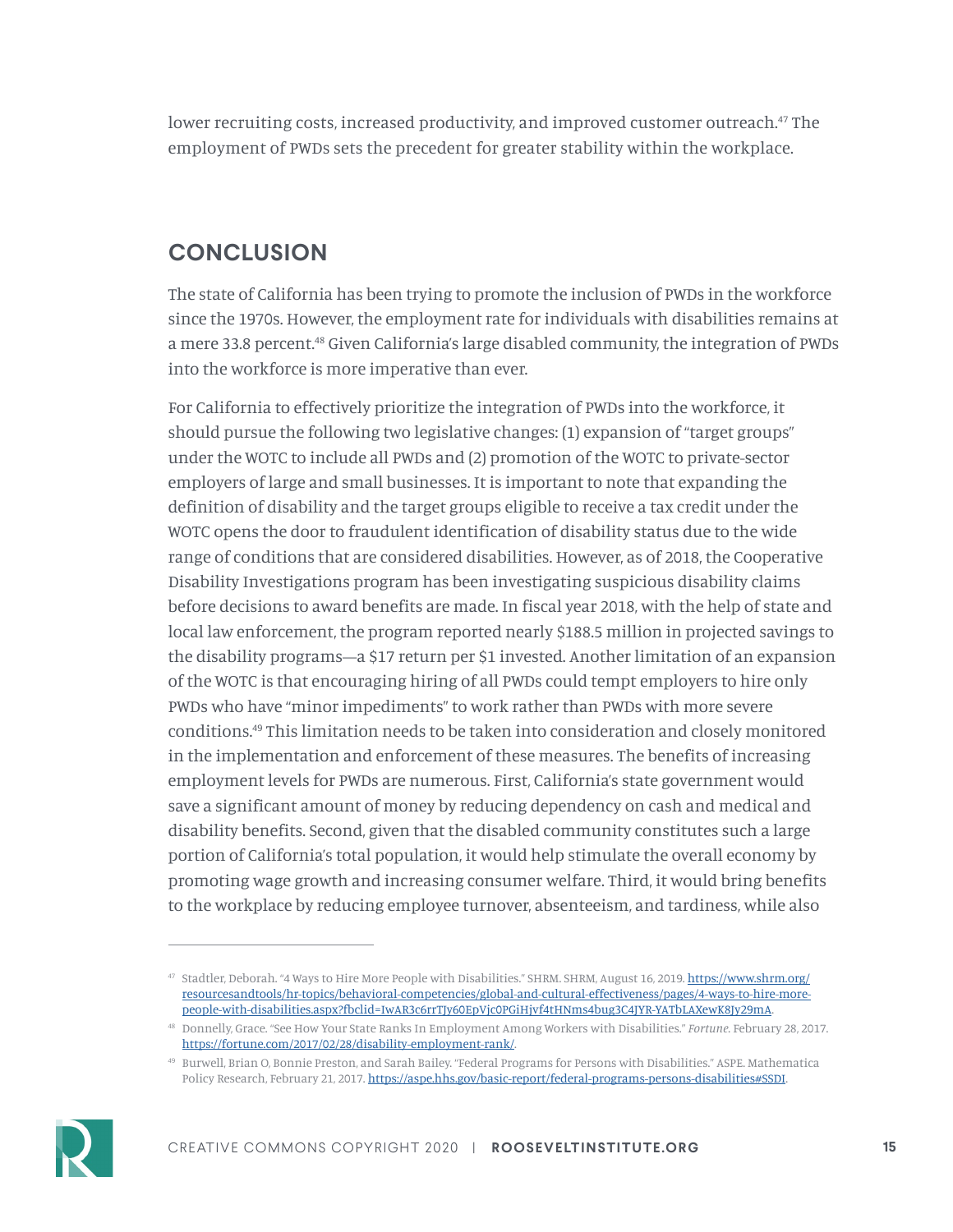increasing productivity. Above all, the economic opportunities engendered would help improve the quality of life for more than a fifth of California's adult population. Hence, it is of utmost importance that the WOTC is revised to include "all individuals determined disabled according to criteria established by the Social Security Administration" as a "target group"—not only to help stimulate California's economy, but also to combat the undeniable underrepresentation of PWDs within the workforce.